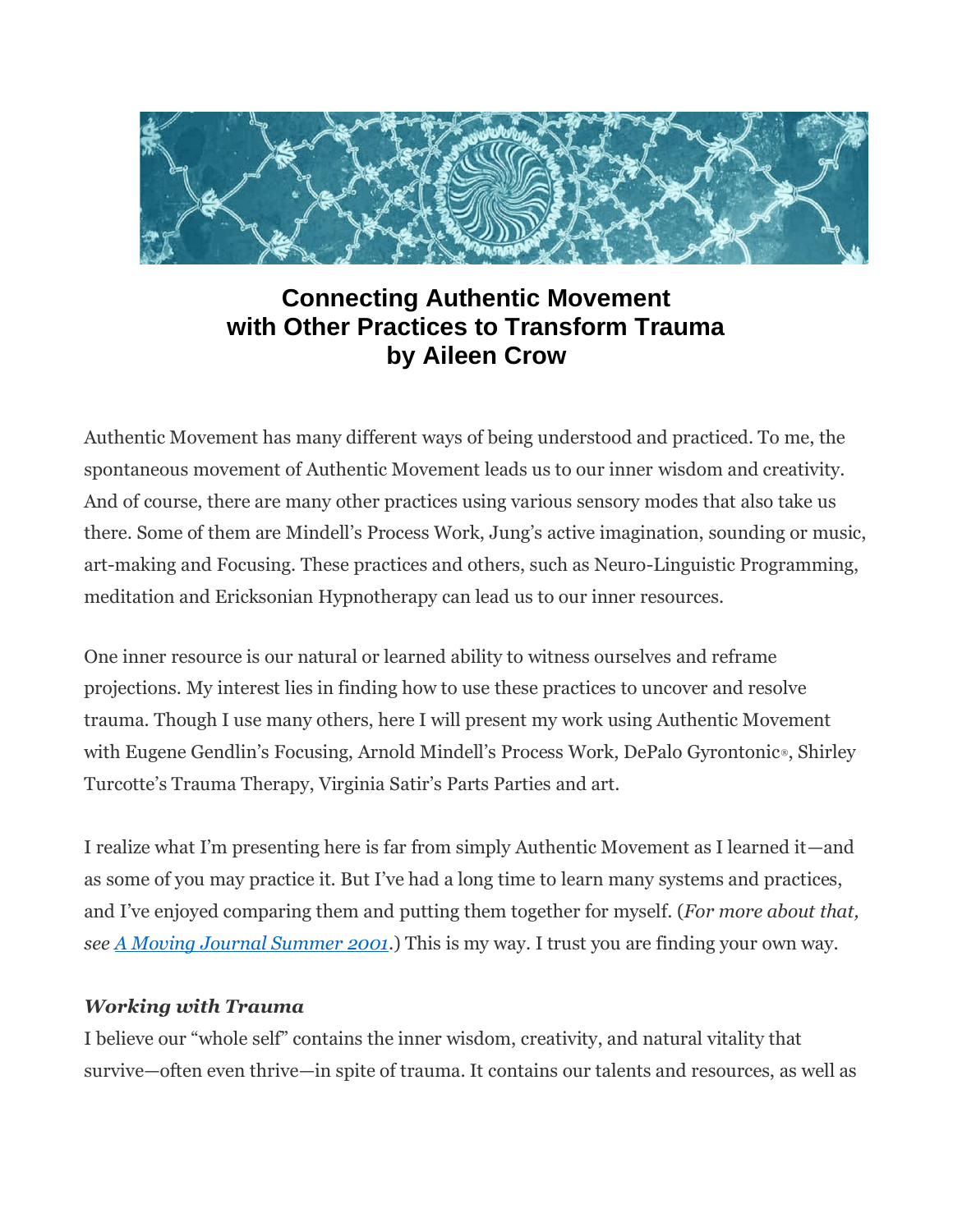parts of us that have been damaged by trauma. Traumatic events can result in aberrant movement patterns which reveal emotionally disturbed behaviors and beliefs.

We all have many different personality parts or aspects of ourselves. I've made forty small sculptures of my own various parts. Some are benign and some are trauma-derived. All the parts in this article are parts of myself, discovered through spontaneous movement exploration.

Following are explorations of trauma-related parts of me. They are my right shoulder and her interfering behavior, a twisting theme, and another part who is addicted to chocolate mint. First, let me tell you about my right shoulder.

# *My Right Shoulder*



*"Obstreperous!?!" Fabric Collage by Aileen*

My right shoulder has a mind of its own. For the last year or so it has been obstreperous, interfering with the Gyrotonic® movements my movement coach, and former leading Graham dancer, Jennifer DePalo teaches me to do. For instance, when she'd try to get me to do an arch of my spine, my right shoulder would want to dominate the action—I'd use it more than necessary in doing the movement. Inappropriately, it seemed to come bossily forward. I was annoyed, but curious. Since I couldn't inhibit this, I decided to "go into it". I allowed it to move spontaneously like in Authentic Movement, while on the verbal channel, I allowed it to "talk" as I moved.

What developed was that I played both my Right Shoulder and my Witness/Listener. I moved as each one as they dialogued.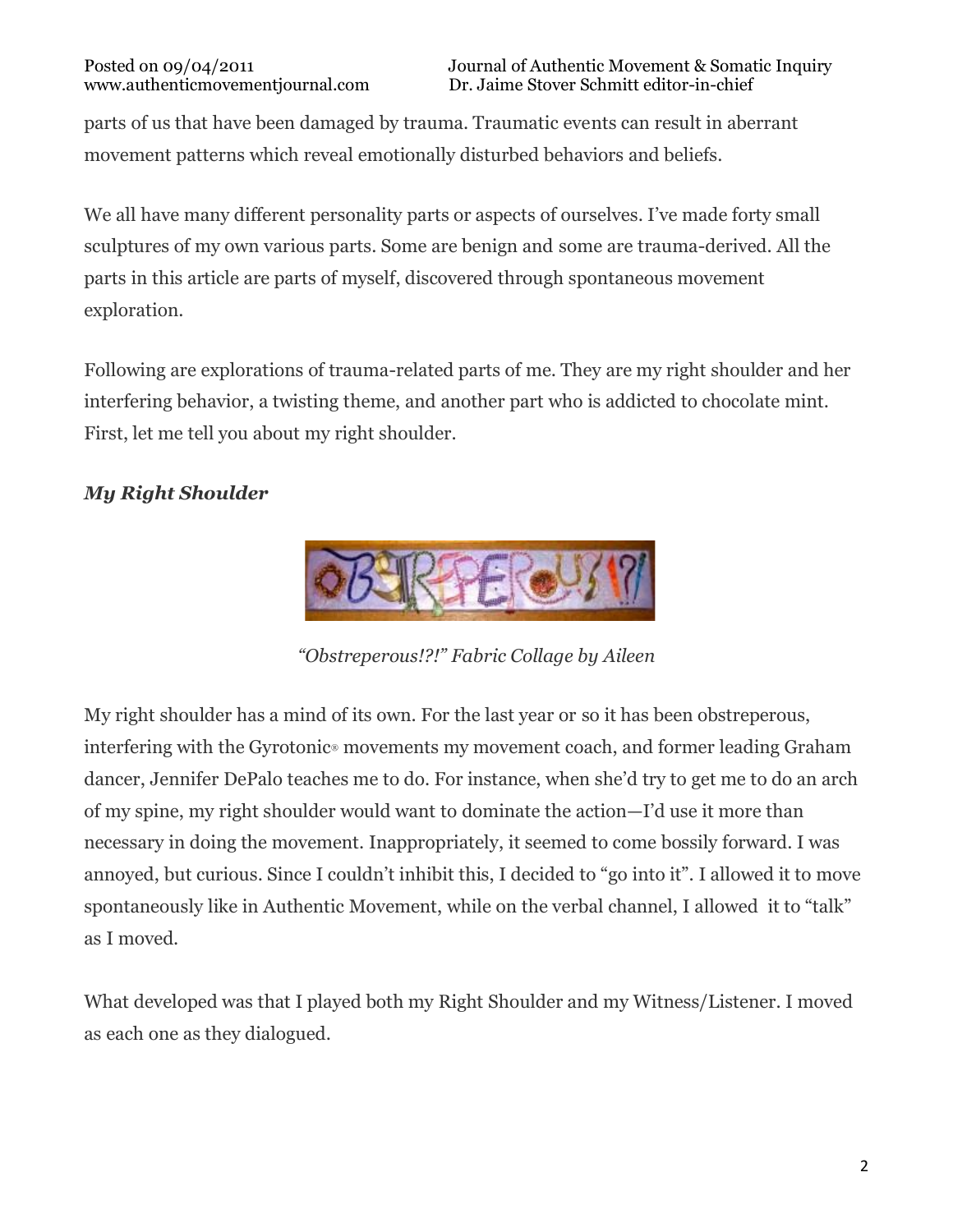**Witness/listener:**(*Curious*) So, what do you want? What's this all about?

**Right Shoulder:**(*Blaming*) You're trying to get rid of me. I'm feeling unloved, unwanted and unappreciated. I feel I'm being kicked out, after all these years of faithful service—like a workhorse slaughtered for glue—no retirement, no pension, reward, or praise. I'm hurt.

**Witness/Listener:**(*Softening*) You certainly deserve recognition for what you've done. You're sensing that you may be losing your job. What do you need as a reward for your service? What would satisfy you?

**Right Shoulder:** Praise. Soft, loving massage. My portrait painted as the main protector of a cowering crew, taking care of them, keeping them from getting hit. Like the three of us huddling at the foot of the stairs in the basement with Daddy raging drunk upstairs.



*Kids Huddling in the Basement*

**Witness/Listener:** This is clearly bringing up a traumatic memory.

**Right Shoulder:** Yes. What I want is for you to say to me, admiringly, "You poor thing!" **Witness/Listener:** You want to hear, "You poor thing," said to you admiringly, not with pity or solicitude. You poor thing!

**Right Shoulder:** Right.

**Witness/Listener:** You were all terrorized by your father with no one there to protect you. **Right Shoulder:** Except ME!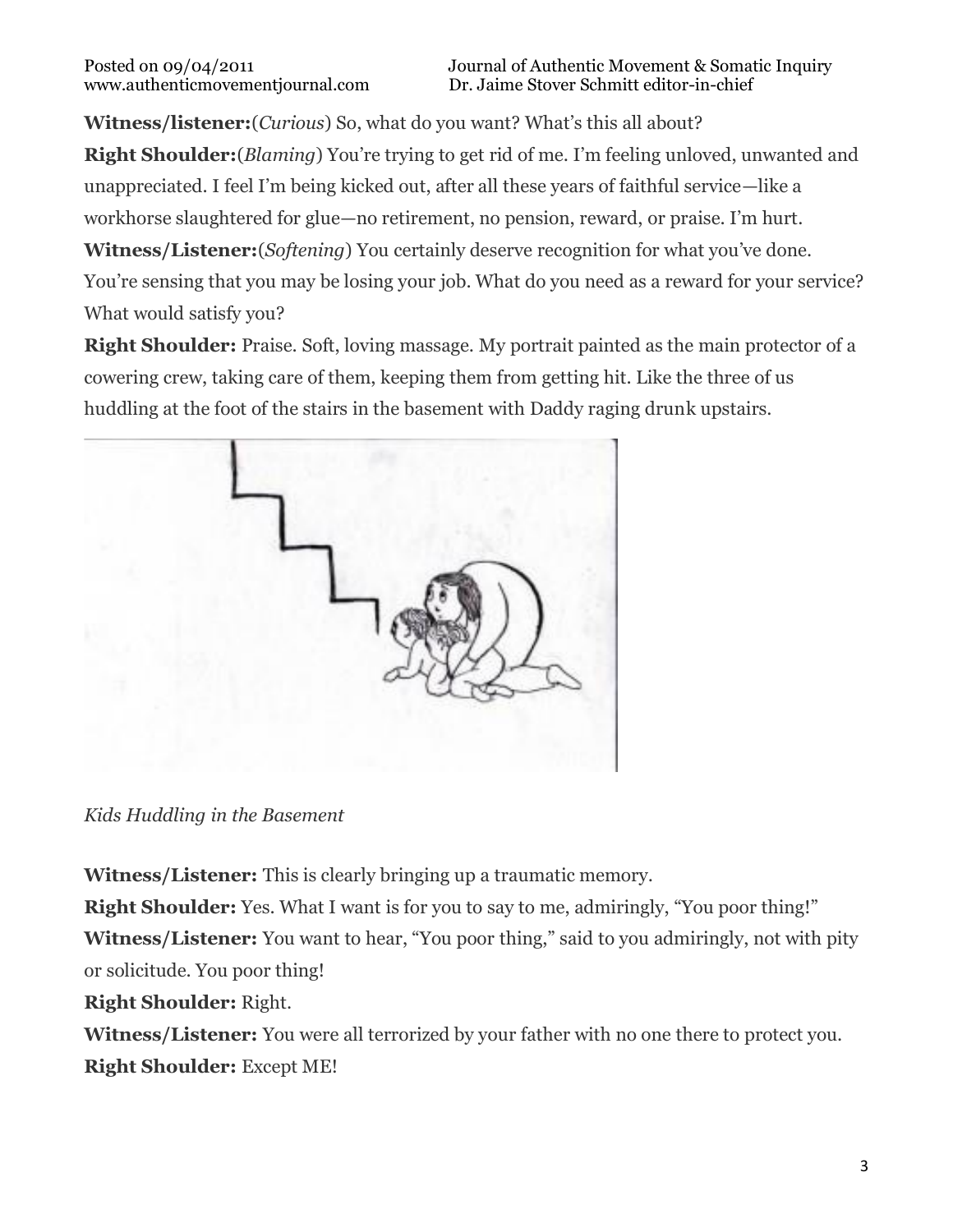Posted on 09/04/2011<br>Www.authentic movement journal.com Dr. Jaime Stover Schmitt editor-in-chief Dr. Jaime Stover Schmitt editor-in-chief



*Authentic Movement and Solo Focusing* One practice I've been developing for myself to work with trauma combines Authentic Movement with Solo Focusing. When we explore some troubling issue, often trauma-derived, by personifying it—acting it out in Authentic Movement, Focusing, making art of it, or some other practice—we

#### *Protective Right Shoulder*

gain information necessary to our lives. Focusing adds a complementary verbal-sensory mode to the mostly non-verbal Authentic Movement. In Focusing, we wait for the most significant words to arise.

In Authentic Movement there is a "mover" who follows inner sensation into spontaneous movement, and there is an "external witness", who—with experience—develops into a trusted "internal witness". This "inner witness" has physical and emotional empathy with the mover. As Eileen Kelly, Authentic Movement group leader says, "There is a mover within the witness, and a witness within the mover."

In Focusing, we also start with a couple: a focuser and a listener. The focuser consults her inner "felt sense" to get to the root of whatever issue seems to be troubling her. The listener reflects the focuser's words back to her, as though to say, " There is something more about that, right?" Or to ask, "Are you sensing more about the whole situation?" When the duet between two persons becomes a dialogue between two parts of one person, this is Solo Focusing.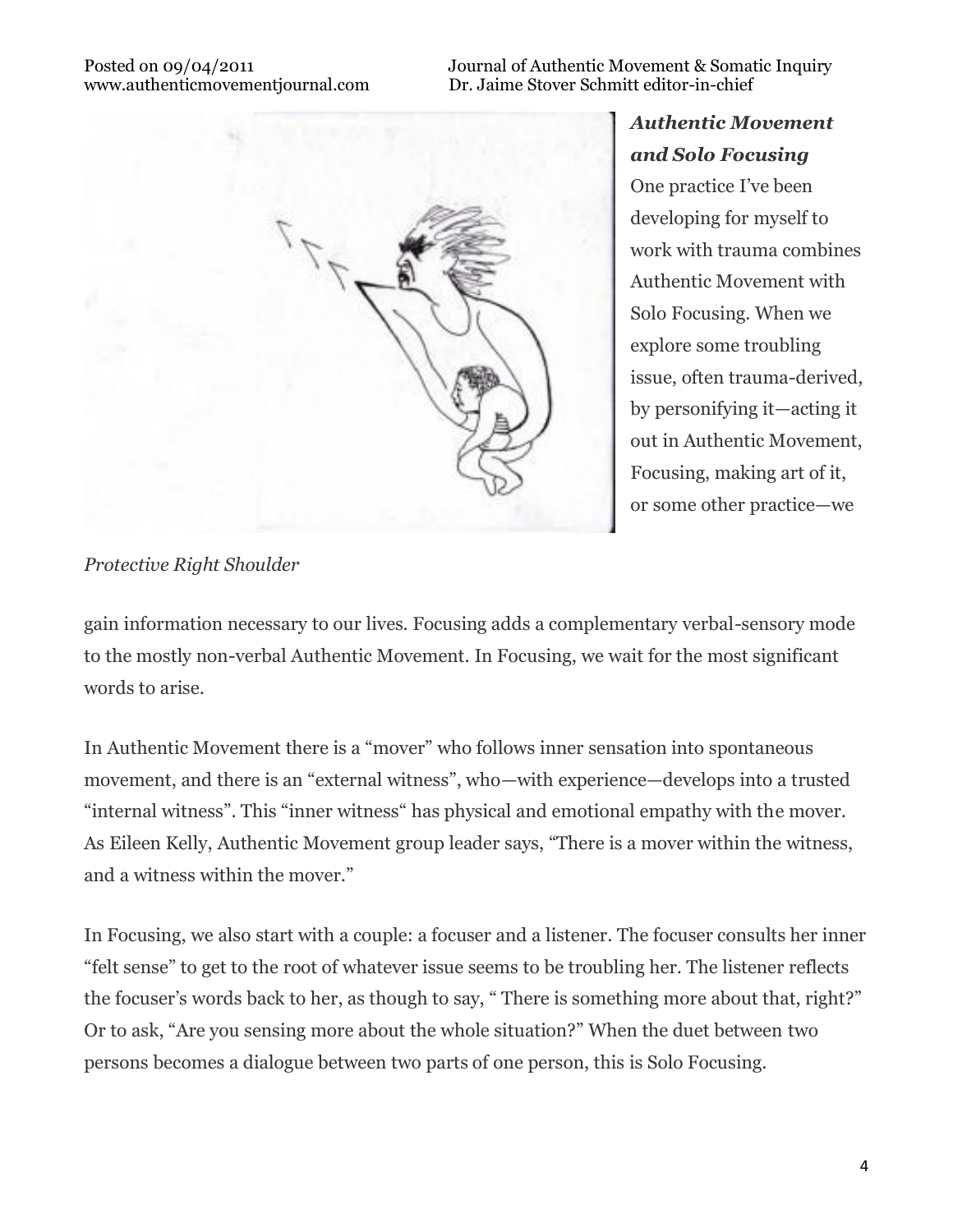In this work about my right shoulder, I am combining my Authentic Movement inner witness with my Focusing-Listener, to form a "Witness/Listener". I'm combining my Authentic Movement mover with my focuser of Solo Focusing, to form a "Mover/Focuser".

As my Mover/Focuser follows her spontaneous impulses into movement, she speaks aloud about whatever is happening inside her present experience. Speaking in words as one moves is atypical of usual Authentic Movement practice.

The Witness/Listener moves and speaks as well. The Witness/Listener interacts verbally with the Mover/Focuser as she moves. The Witness/Listener does not instruct, advise, teach, interpret, judge or elicit explanations. She only reflects back to the Mover/Focuser, the Witness/Listener's understanding of the Mover/Focuser's words, in order to encourage further inner revelation. This is from Focusing. In Authentic Movement there is no verbal interaction while the mover moves.

While the roles of the witness and the listener are similar in both practices, after the mover speaks in Authentic Movement, the witness might speak about herself, her experience, and her projections. In Focusing, the listener does not talk about herself. She only responds to what the person has said or done to elicit more inner information.

### *Personifying Troubled Parts*

The Witness/Listener speaks with trauma-derived parts as though they are potentially helpful personality parts. When some troubling issue comes up I can choose whether or not I want to "go into it," to "be" it. I learned from Arnold Mindell's Process Work that one can personify and "be" anything—a lampshade, a bug, a noise, or an emotion. Also one can exaggerate any sensory element—coughing for example, and still stay true to its nature.

If I choose to personify a troubling issue, I repeatedly change roles between the troubled part and my Witness/Listener. I play both parts, acting them out physically, aloud, and often with eyes open. As I change roles, their different body attitudes help me avoid getting stuck in traumatic emotions. It's important to keep the parts distinct; to track who has got hold of my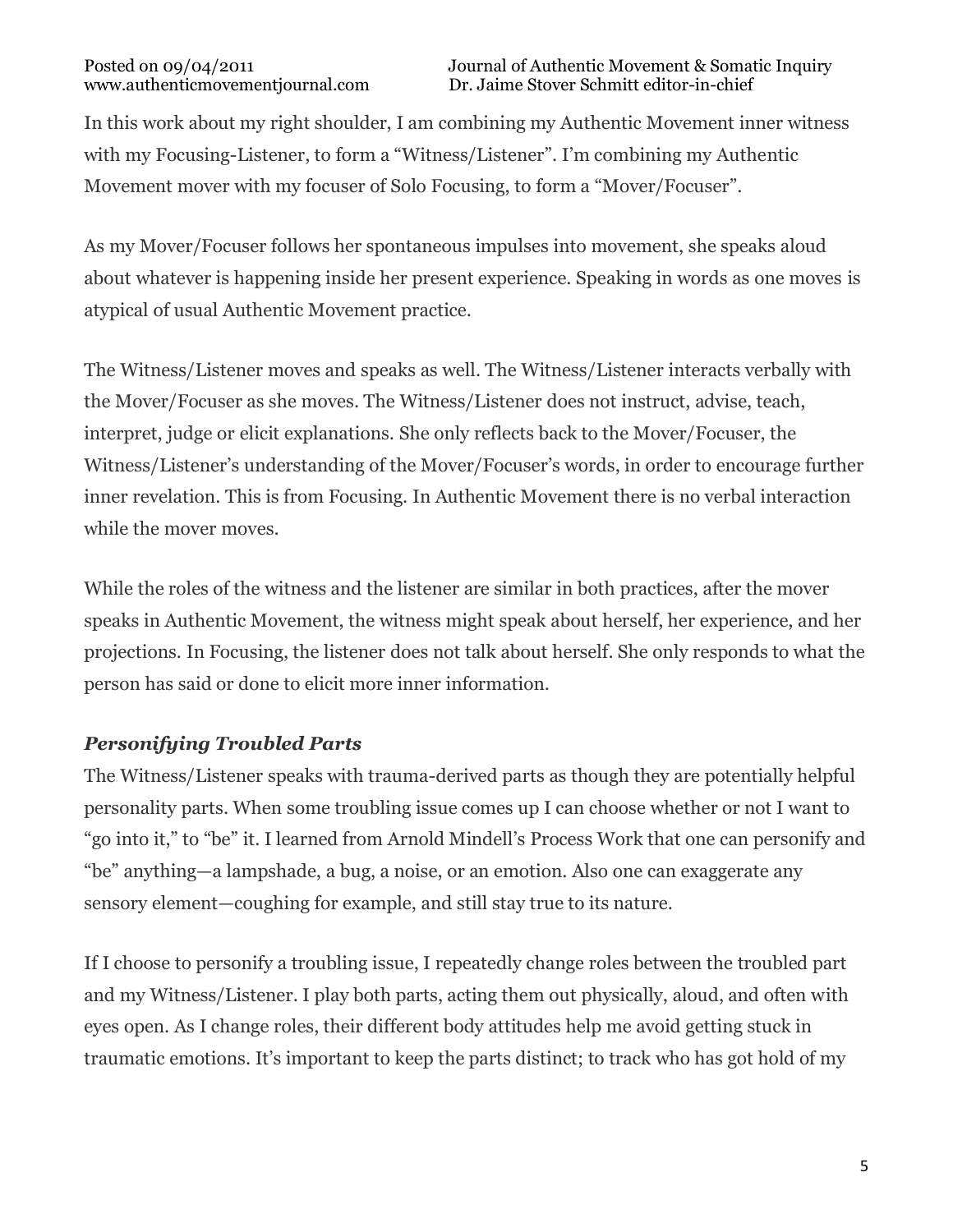identity. I often ask myself, "Who do I think I am?" or, "Who thinks they're me?" It helps to delineate the roles by having different parts change chairs, or move to separate rugs.

Experience has taught me to trust that I won't get overwhelmed, and that something of value will come from going into it. In case of doubt, I ask, "What is my body telling me?"

## *Finding A Bigger Frame*

In another interaction, my Right Shoulder had this to say to Aileen and to the world!

**Right Shoulder:** You can't do without me! You're a victim! A baby! No one to protect you but me! I am your armoring against abusers! I want a statue erected in my honor! A medal of honor and a trophy awarded, like an academy award. And a big gold epaulette with gold fringe to wear on my shoulder! Or not wear it necessarily, but carry it, since my chest will be wide open with pride. Pride in my accomplishment!



*Receiving an Award*

In this scene, my Witness/Listener watches my Right Shoulder, impressed. Here my Right Shoulder is, standing on stage, smiling and proud, chest high and wide, accepting a trophy in recognition of her prowess as a protector.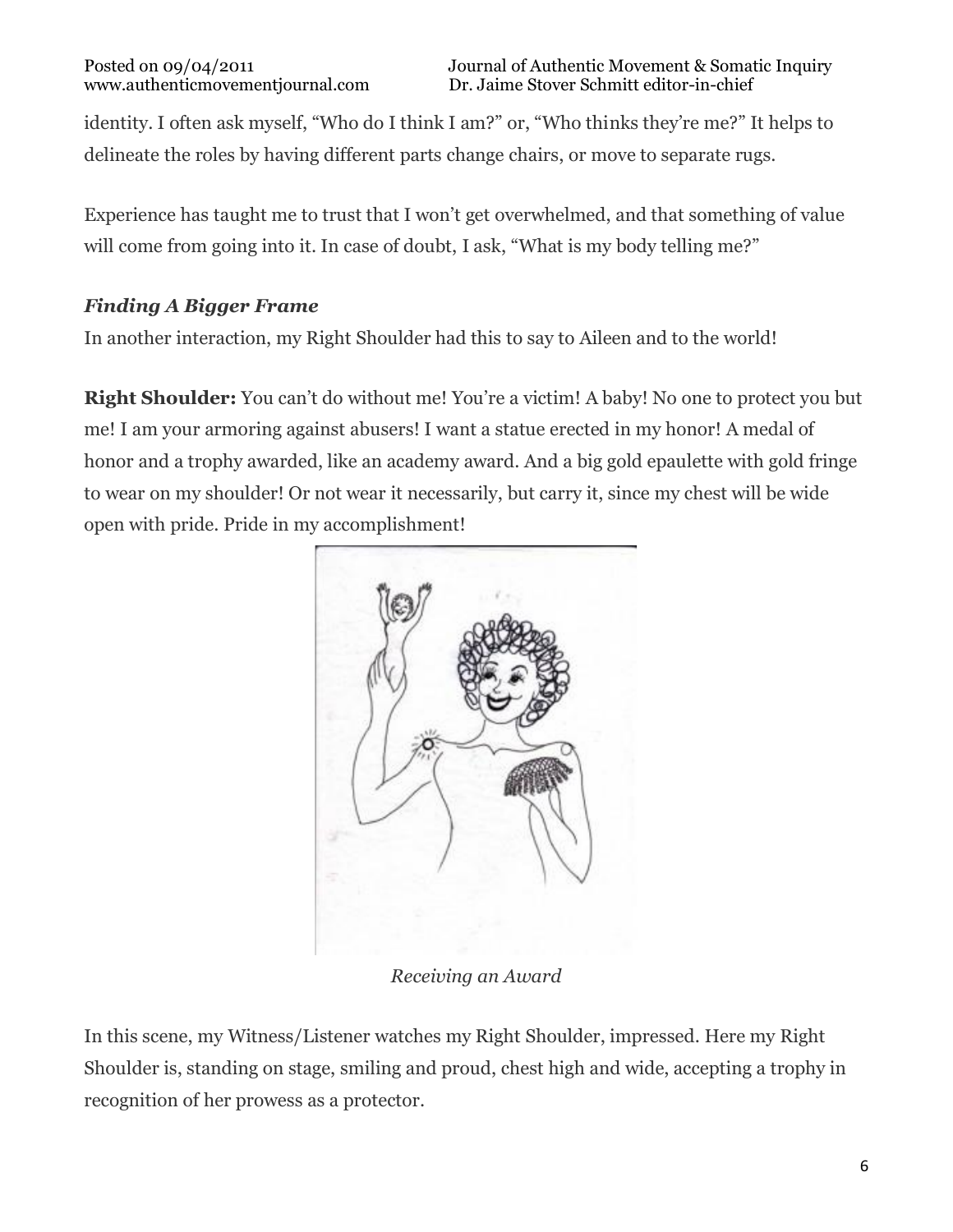My Right Shoulder demands glory but seems willing to allow her defensive body attitude to be subsumed within one of Glorious Pride. How's that for a reframe? I wonder, is that what it takes to resolve trauma—to find something bigger and better?

We'll see. For now, given praise, my Right Shoulder gave up her insistence on getting recognition for her defensive style and joined a more pleasurable body attitude, one with a bigger frame: Pride!

## *Twisting and Expanding*

As I continue my Gyrotonic<sup>®</sup> sessions with Jennifer DePalo, my Right Shoulder continues to try to dominate every move. I decide to "go into it" via Authentic Movement—pay attention to what my Right Shoulder is doing—not change anything but follow my Shoulder wherever it wants to go. When I do, my Right Shoulder curves around down to my left, leading my torso down into a closing twist.

Here is my scoliosis—the habitual body shape my torso has held for as long as I remember! It seems "unnatural" to twist to the other side. In this position my right shoulder and arm are also raised protectively to my head, as though to ward off a blow.

I wait here, letting associations come. I do *not* want to make up a story about what it means. Some questions come to me. What does this remind me of? When did I first feel this way? How old am I? Who else is here?



*Aileen in Closing Twist*

Well, Daddy. Daddy, with his angry, "Shut up!" and baby-me in fear. I did shut up.

I continue the movement I began, now twisting down as far as I can go. What's going to happen? Am I going to go so far I die? After I follow my closing twist to its extreme, I wait.

Spontaneously, my body starts to open! The twist unfurls into a big, expanding, encircling arc with my chest lifting and my arms raised overhead. The movement of my arms continues up around my head,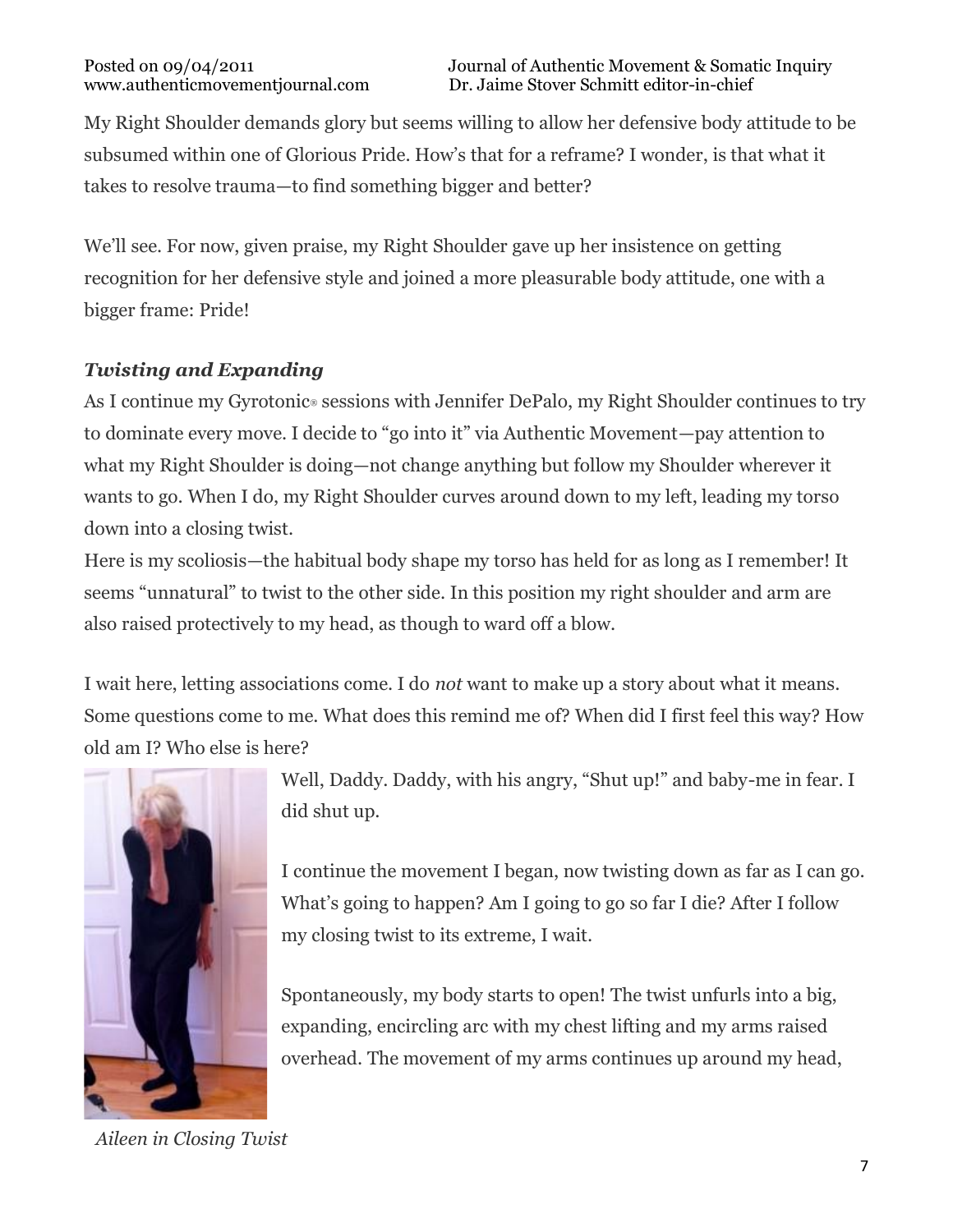then back down to where it started, but now with the feeling of something having been resolved.

From this experience I think, "You let yourself die, and then what happens? You come out of it!" It seems like a spontaneous reflex. It's like when you get to the end of an exhalation and deliberately don't do anything to inhale—but something in you inhales. Life wants to live.

I went back through the cycle repeatedly, and it was different every time, as Authentic Movement is. On one trip around, I "saw" my father up there behind me, threatening, and my right arm gave him a big punch as it passed by.

Repeating the sequence of closing fully and then opening all the way has become a movement motif I do like a healing ritual. It is so satisfying to go into the place where I'd been stuck for so long, then to experience the relief and release of my body doing what it couldn't do then didn't even know was possible then.



# *Aileen Expanding*

The expanding part of the sequence might never have happened if Jennifer DePalo and Gyrotonic® hadn't led me to the ecstatic experience of having my chest high, wide, open and active. Gyrotonic® is an exercise program that features patterns of torso spirals and diagonals that twist, arch, curl and undulate the spine. An opening and expanding arching is often part of the movement sequences I do in my sessions with Jen. If I hadn't had the specific experience of having my chest open and moving, my body wouldn't have known it was

possible to get out of the closing twist in which it had been stuck.

I believe that specific remedial movement is an essential element in undoing trauma—not just general movements, like pushing, etc. I needed to move in particular ways that had been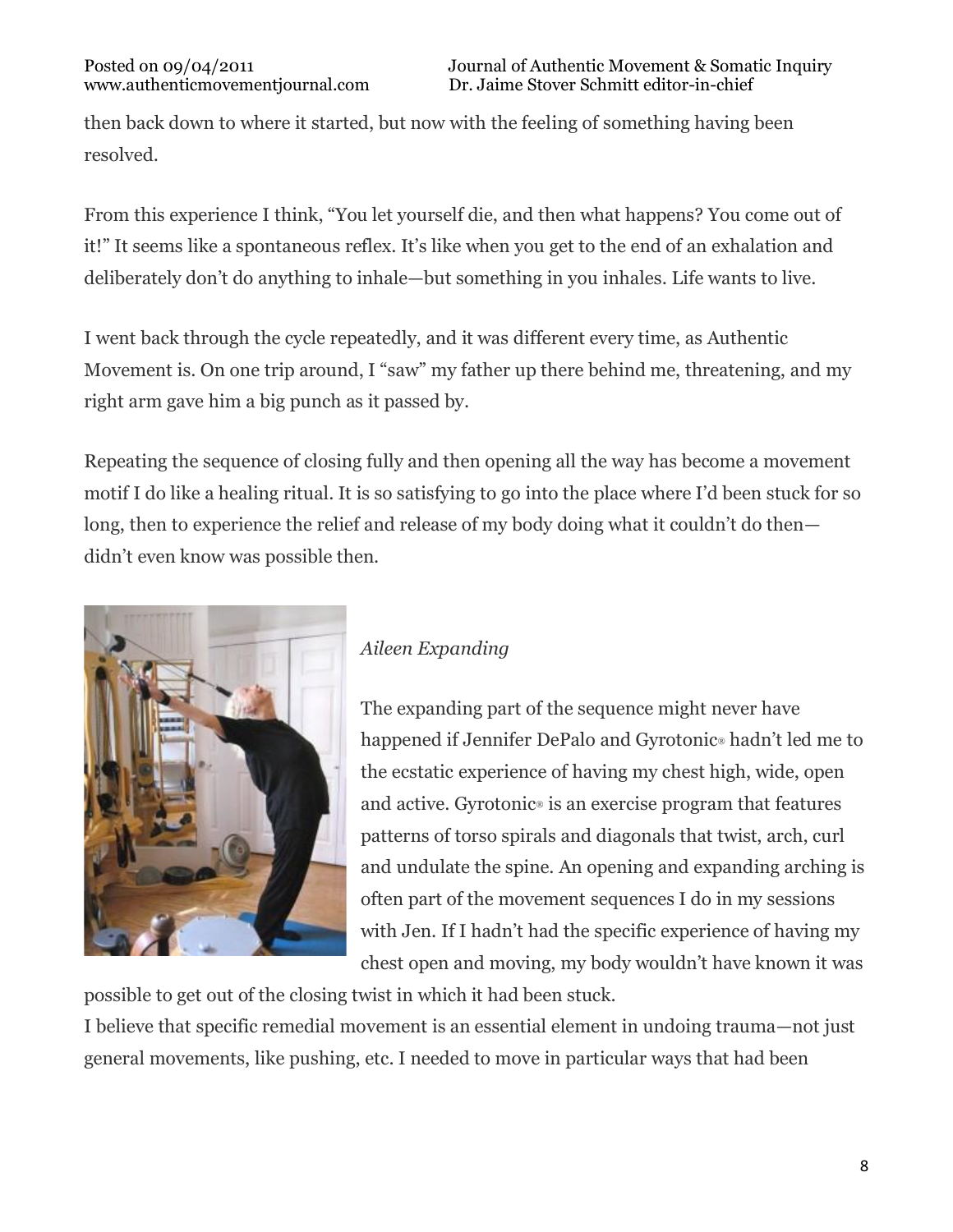unavailable before, due to my trauma-derived limitations. The happiness I feel when I'm up there—with my chest expanded—is a great motivator.

Though at the time I didn't see the connection, for the past few years in Authentic Movement sessions, my body has been involved in a repetitive pattern of spontaneous twistings. First my arms twisted, then my legs, then my torso, then all of them together, in many different ways, always completely spontaneous, compelling and quite strenuous. I had no idea what the twisting was all about, but I was fascinated. Many partial meanings came and went. One was that a fixed body attitude went with fixed opinions. Both can be undone.

My twistings seemed to be demanding I move spontaneously. One time, when an inner critic was bugging me, saying, "Well, what's that supposed to mean?" my twisting arm and hand hit the critic (me) in the nose.



*Twisting Sculpture, by Aileen*

More and more when something unusual happens in my Authentic Movement, a sudden twist will come. I laugh with delight when that happens. It's as though the twisting is bringing encouragement from my creative unconscious, assuring me, "You're on the right track, Aileen." The spontaneous twisting in Authentic Movement, along with the Gyrotonic® mobilizing of my spine and ribcage has definitely loosened my scoliosis. My spine had been fixed in that twist. Mobilization is happening in my eighties!

### *The Double Spiral*

The twisting now seems to me to be my body's attempt to restore the natural elasticity of a basic double spiral pattern of movement, which is built into the structure of the body. The spiral pattern can be accessed as simply as by rotating my hand inward or outward, then letting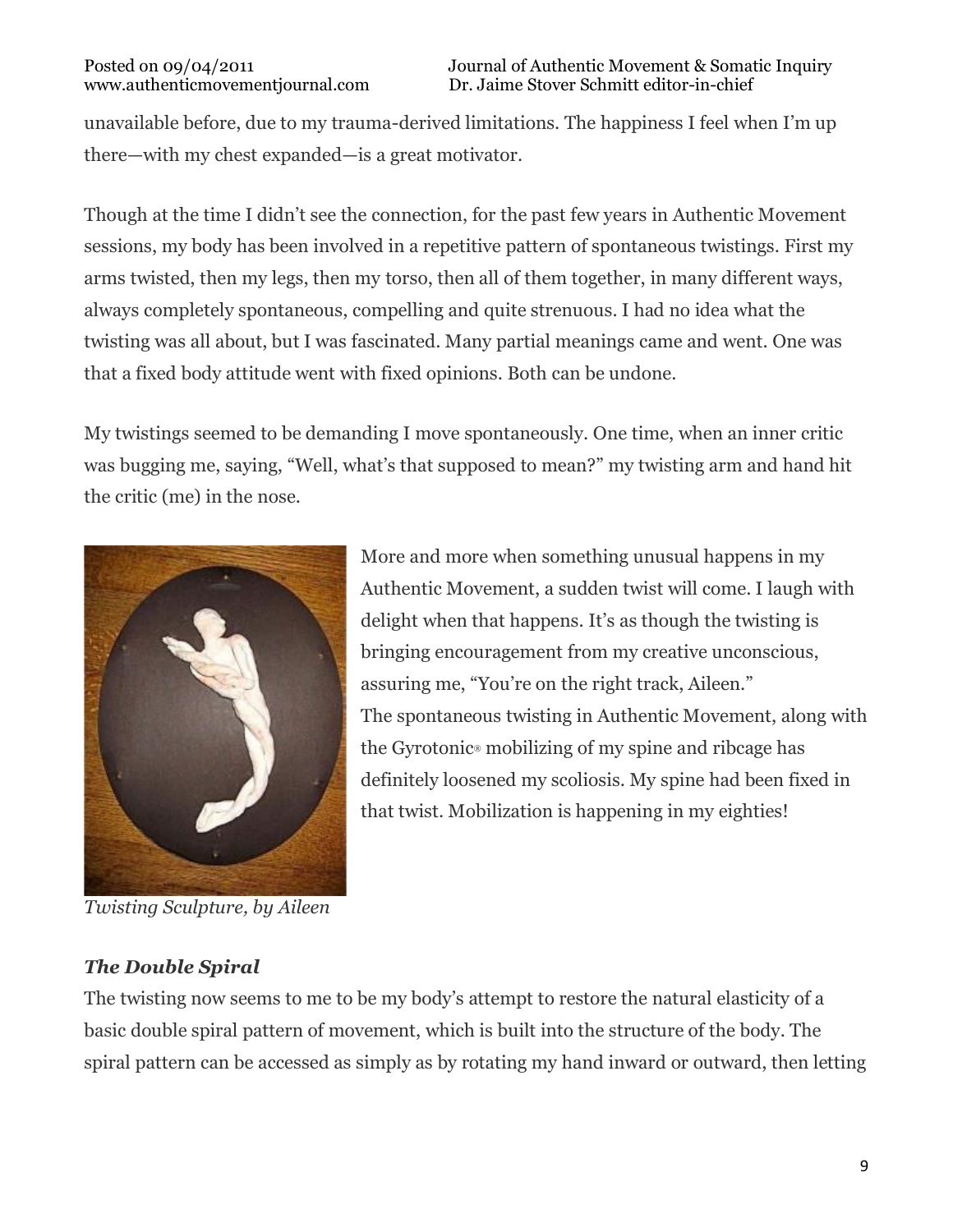Posted on 09/04/2011<br>Www.authentic movement journal.com Dr. Jaime Stover Schmitt editor-in-chief Dr. Jaime Stover Schmitt editor-in-chief

my body follow its twisting path sequentially and carefully. All the way up, down and around, the twisting can be like a healing ritual of Space Harmony à la Laban.



*Twisting within Double Spirals* developmental process.

With the understanding that the twists are part of an elemental double spiral pattern, many different approaches to bodywork seem to fall into place for me. Symptoms can be seen as fixations or interruptions in the mobility of a spiraling elastic framework. This includes the seemingly fixed bodily distortions caused by trauma as seen in my right shoulder's fixation in an inward rotation that twisted my torso for all these years. I can now understand better where all that spontaneous twisting and untwisting happening in my Authentic Movement for years was taking me. The wonderful part is all our history is in our bodies available anytime for mobilization. It's as though the body wisdom is just waiting for a chance to complete some stuck



*Jennifer DePalo and Aileen*

#### *The Bag Lady's Body-Sack*

Here is another scene with a different example of the process I'm developing to deal with trauma. I play all the parts as I access them through felt-experience and let them speak. I change where I stand or move from chair to chair as I change roles, to keep "who is who" clear when they change roles unexpectedly.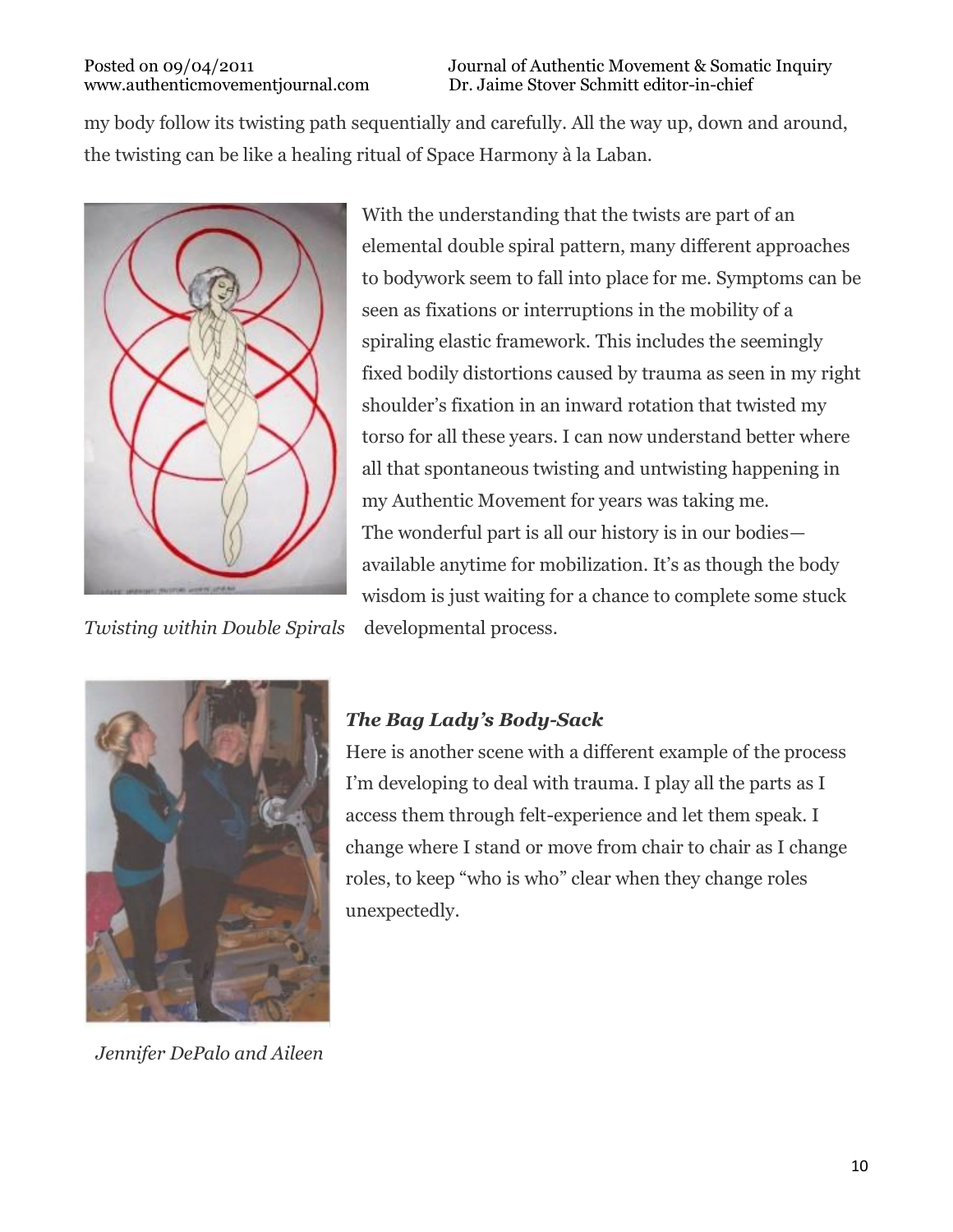

#### Posted on 09/04/2011<br>Www.authentic movement journal.com Dr. Jaime Stover Schmitt editor-in-chief Dr. Jaime Stover Schmitt editor-in-chief

(Please note: When you see ". . .?" it's not a question. The words prior to it are meant to encourage further self-searching.) The scene opens with my Witness/Listener talking with Aileen's Bag Lady part. She carries in her body-sack all the "hungry ghosts" from the Inner Trauma Division: Unfinished Projects, Task-Master, Priorities, Ineptitude, Diarrhea, Oddballs, Punctuation, Too Much Stuff, Shopping for More *Bag Lady with Hungry Ghosts* Stuff, Praise, Contempt, Chocolate, Booze & Butter, Sister Jealousy. They are rioting, each

wanting to get out and take the stage—to be seen and heard. The Bag Lady is bulging at the seams. A rip in the seam is developing, and they're spilling out.

**Bag Lady:** Help! **Witness/Listener:** OK, who's first? **All:** Me! Me! Me! (*Chocolate mint appears.*) **Chocolate Mint:** (*Seductively*) Take me! You know you love me the best. **Witness/Listener:** Yes. Okay, take the stage. *(An objector shouts):* The judge is biased! **Witness/Listener:** (*To objector*): Don't worry. We're going to get the whole story here. (*Friendly, to Chocolate Mint*) What's your claim to fame? **Chocolate Mint:** Sensuality. (*She undulates pleasurably*) How can you argue with that? What could be wrong with that? **Witness/Listener:** What could be wrong with that …..? **Objector:** Fat! Fat! Fat! Tooth decay! Diabetes! **Witness/Listener:** You will both get your turns. First, Chocolate Mint. She's not finished. (*To Chocolate Mint*) What do you love most about yourself? **Chocolate Mint:** (*Undulating*) I am self-sensual. Yummy. **Objector:** (*Interrupts rudely*) Yer not the real thing! Yer a substitute gratification! **Chocolate Mint:** (*Blasé, unfazed*) Better that than nuthin.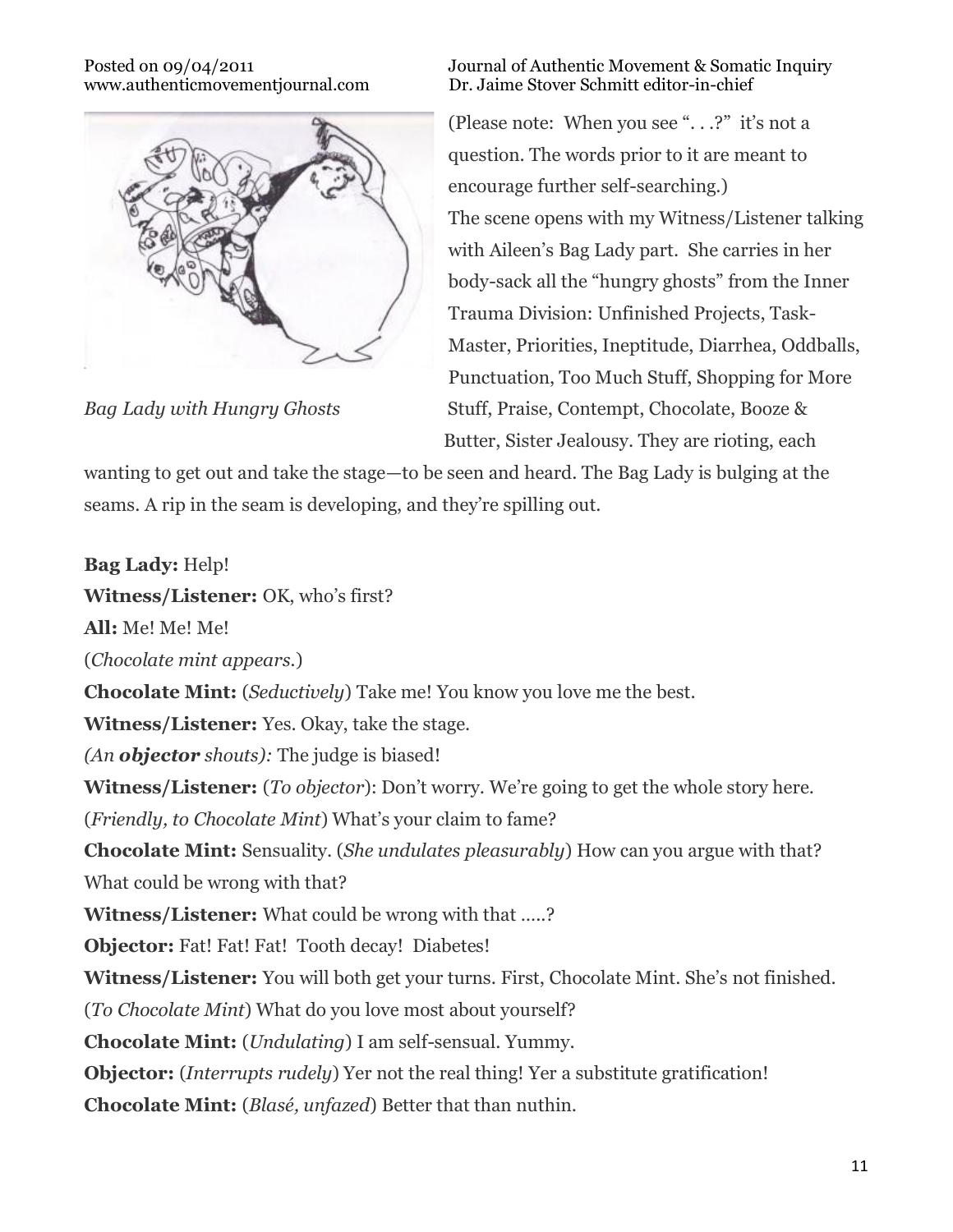**Witness/Listener:** Something about better than nuthin …..?

**Chocolate Mint:** (*looks away, annoyed*) Don't want to go there.

**Witness/Listener:** You just changed …..? Something sad …..? (*Patiently, as though to a*

*child*) How old are you?

**Child:** (*Chocolate Mint's identity has changed*) Four.

**Witness/Listener:** (*waits for her to say more*) Who else is there?

**Child:** Ashamed.

**Witness/Listener:** Someone is shaming you . . . ?

**Child:** Bad girl.

**Witness/Listener:** Someone was shaming her for being a bad girl . . . ?

**Child:** I'll be a good girl and then they will love me.

**Witness/Listener:** She decided to be a good girl . . .?

**Child:** Yes.

**Witness/Listener:** There was no one there to tell her she wasn't a bad girl . . . ?

**Child:** (*Dejected*) No. Bad girl.

**Witness/Listener:** So sorry for that little girl.

(*Four-year-old child cries.*)

**Witness/Listener:** (*After a time, the Witness/Listener speaks to the child slowly and* purposely as if to an adult, to bring her back to present time, and out of being the victim from *the past.*) If you look at that little girl you were *then*, from the point of view of the woman you are *now*, how could you help her?

(*Chocolate Mint is gone, the child is gone. The adult is now here.*)

**Adult:** (*Jokes*) I'd give her a chocolate mint.

(*Witness/Listener and adult laugh.*)

**Witness/Listener:** Yeah, that's what happened. You know so much more now than she did then…?

**Adult:** Yes.

**Witness/Listener:** And you still have your self-sensuality, with or without Chocolate Mint…? **Adult:** Yes.

**Witness/Listener:** Enjoy it!

**Adult:** Yes.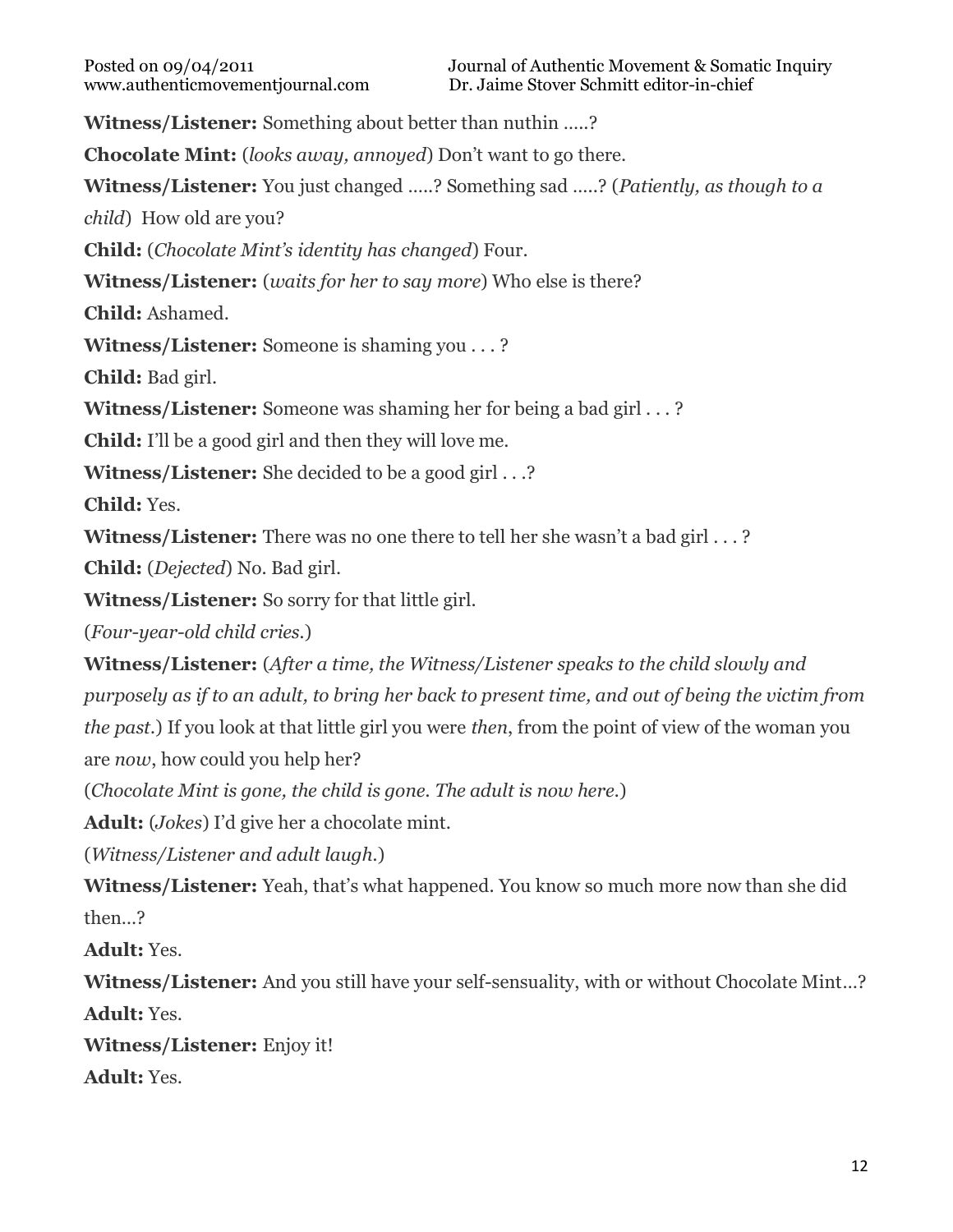But today, I bought four chocolate mint bars! A part of me is planning ahead for a time when she will be without. The mints are still in a bag, now put away in a closet. She has her fix in case she needs it; so she should never be without. From that action and those words, I already sense this is a flashback—which I see as a big opening into dealing with trauma about catastrophic expectations.

I recently had the good fortune to participate in a Focusing and Complex Trauma training with Shirley Turcotte, a Canadian trauma therapist. She has the extraordinary ability to have a humorous and positive attitude about trauma. She would never abet people in staying identified with, as though addicted to, their past suffering (as in, I'm a "recovering victim.")

I've come to see my catastrophic expectations as "vicarious trauma." They were part of the unquestioned atmosphere my family lived in during the Great Depression. My parents were young, uneducated and poor, with three kids and a loser mentality: "something terrible happened, something terrible is happening, and something terrible is going to happen."

### *Original Trauma*

My original trauma story began when my as yet unmarried mother was in panic when she found she was pregnant. As soon as she knew, she started to try to abort me. I felt like a piece of shit she was trying to get rid of. I re-experienced this years ago during an intensive dance therapy session with Luly Santangelo. When it was time for me to be born, my mother was ambivalent: wanting me to get out, but not wanting me to live. She was drugged—so was I both of us were stuck. I felt like I was stuck endlessly then, and I've felt stuck in the same way many times since. At the time of my birth, unable to help myself, I was finally pulled out by forceps. I still have an indentation in my scalp. I have re-experienced being stuck many times during recent trauma self-therapy sessions, often accompanied by my fellow trauma explorer Lucy Mahler.

These traumatic beginnings have led me to feel unwanted, unloved, and unappreciated, and that "I can't", for a lot of my life. It has been a great relief to me to realize that it was my mother's tragic emotion that I was feeling, since I was a part of her. There wasn't something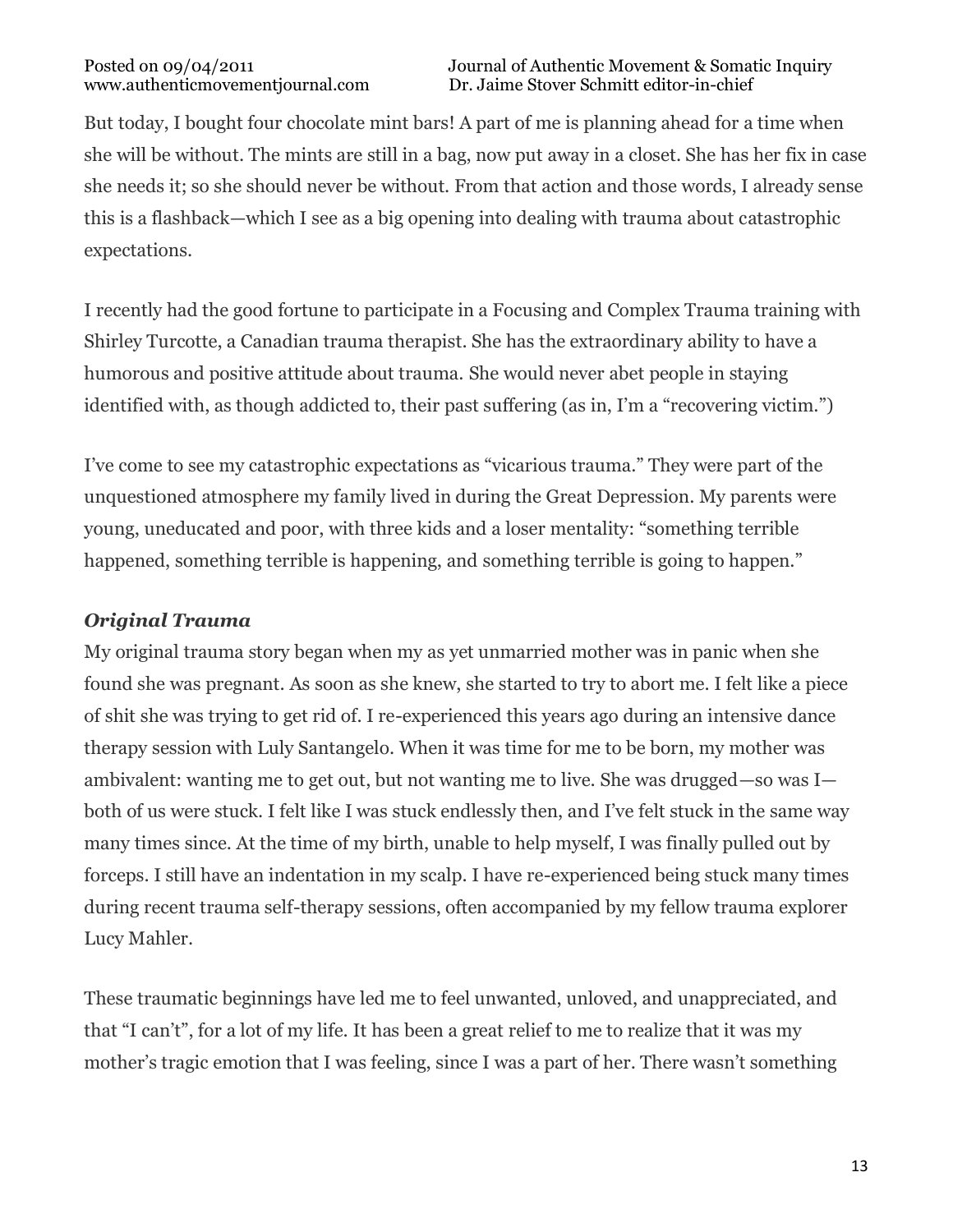basically wrong with me. I am ardently Pro Choice; I believe every child should be a wanted child.

And in another scene in which I play all the parts:

**Witness/Listener:** (*To adult*) You're understanding the situation as it was *then*. How can that help you *now*?

**Adult:** (*Gloomily*) The Great Depression is here again. It's happening now.

**Witness/Listener:** Something in you wants you to identify with its catastrophic

expectations…?

**Adult:** (*Physically sinking*) Oh, yes.

**Witness/Listener:** Something in you still feels like a victim of the Great Depression, expecting the worst…?

**Adult:** It's still reality for lots of people. As my mother used to say, "You're laughing now, but you'll be crying in a minute."

(*Harpo dances by. Harpo is one of Aileen's favorite personality parts, a fun-lover.*)

**Harpo:** How about, "you're laughing now, and you'll be both laughing and crying at the same time in a minute." What fun that would be!

(*Adult laughs, but stays sad.*)

**Witness/Listener:** (*to adult*): You grew up bonded with your mother in her traumatic outlook…?

**Adult:** Yeah.

**Witness/Listener:** What's this all about? What comes when you sense into what you're feeling?

**Adult:** What comes to me is the fear I lived in as a kid. Daddy's threatening, "the Boogey Man is gonna get you"! "Don't make waves". "What will people think"! 'Fun' bus rides when my mother pretended we were lost to scare us. My father's threat of force to get me to swallow inedible food. My mother's worried, "Always wear clean underpants in case you get hit by a car".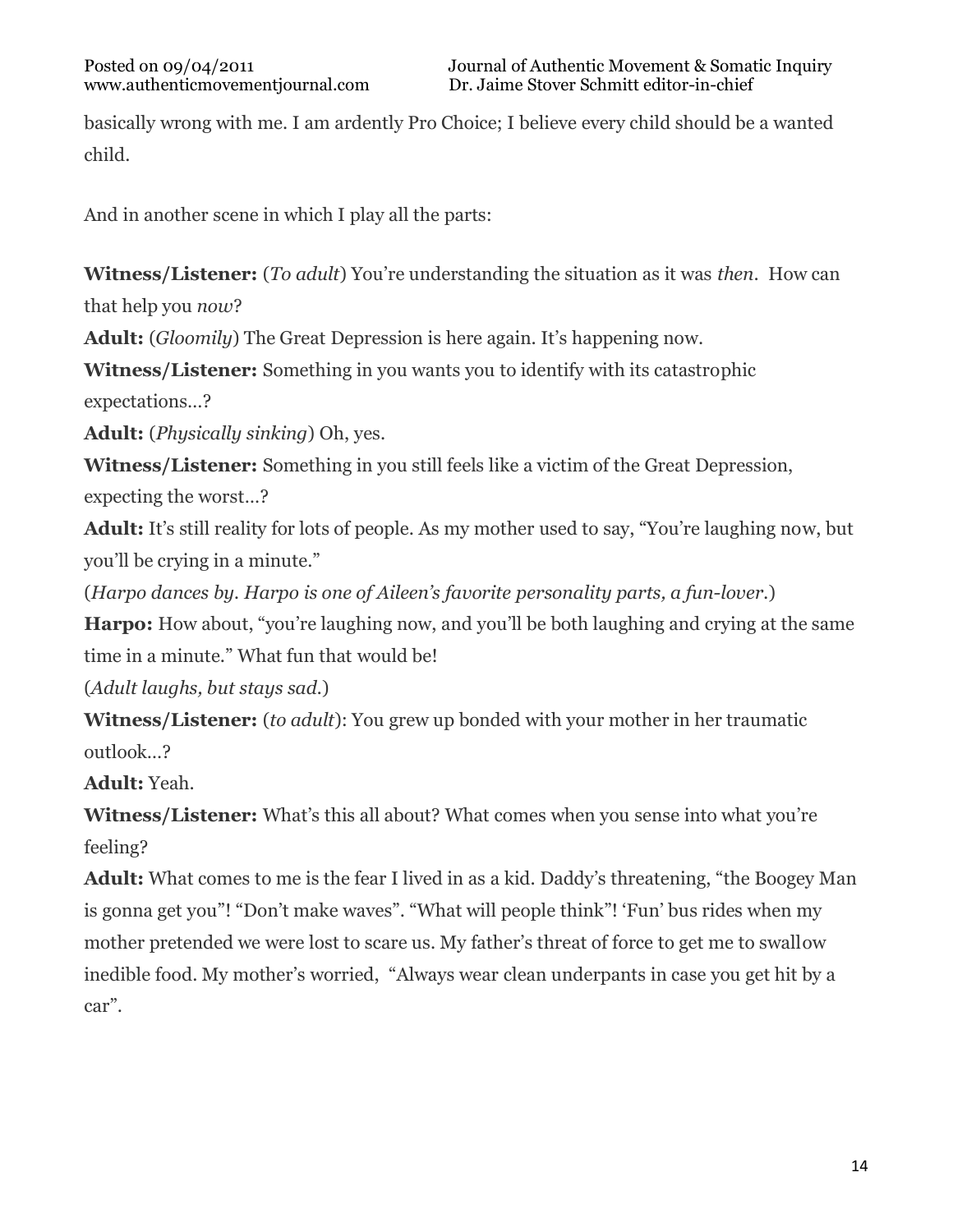Posted on 09/04/2011 Journal of Authentic Movement & Somatic Inquiry www.authenticmovementjournal.com Dr. Jaime Stover Schmitt editor-in-chief

**Witness/Listener:** Something in you is still in fear . . . ?



**Adult:** Yeah. Some part of me still is. That atmosphere of fear is so familiar—habitual. But another part of me is like Harpo. Can I just choose to be Harpo instead of living in fear like my parents? Can I be my long-time, fun-loving part, Harpo? I'm pro-choice, so I choose to be Harpo.

**Witness/Listener:** You can choose to be Harpo …..?

**Adult:** I've changed my identity before. I haven't always identified myself as an artist as I do now. I was a "born again" Christian when I was twelve. I've been a chick who wore high-heeled pointed-toed shoes to work in nightclubs. Oh, yeah, let me be Harpo! We'll see whether it's with or without Chocolate Mint.

*Figurine by Aileen of her Harpo Part*

And I know that changing one's body attitude can change one's sense of identity. My Harpo is high and light, my Victim is cringing away from being hit. As F.M. Alexander said back in the twenties, "Belief is a matter of bodily tensions"!



I trust myself to "go into" these episodes because I have years of experience at role playing, beginning with Gestalt therapy, and continuing through Neuro-Linguistic Programming and Ericksonian hypnotherapy, Luly Santangelo's dance therapy, Laban Movement Analysis, Virginia Satir's Parts Parties and Arnold Mindell's Process Work. I've been an actress since I was twenty-five and studied acting with Mira Rostova for ten years. My Authentic Movement mover also has years of experience at letting dream figures come through me to be acted out authentically.

*Aileen's 1985 Drawing of her Family's Parts Party*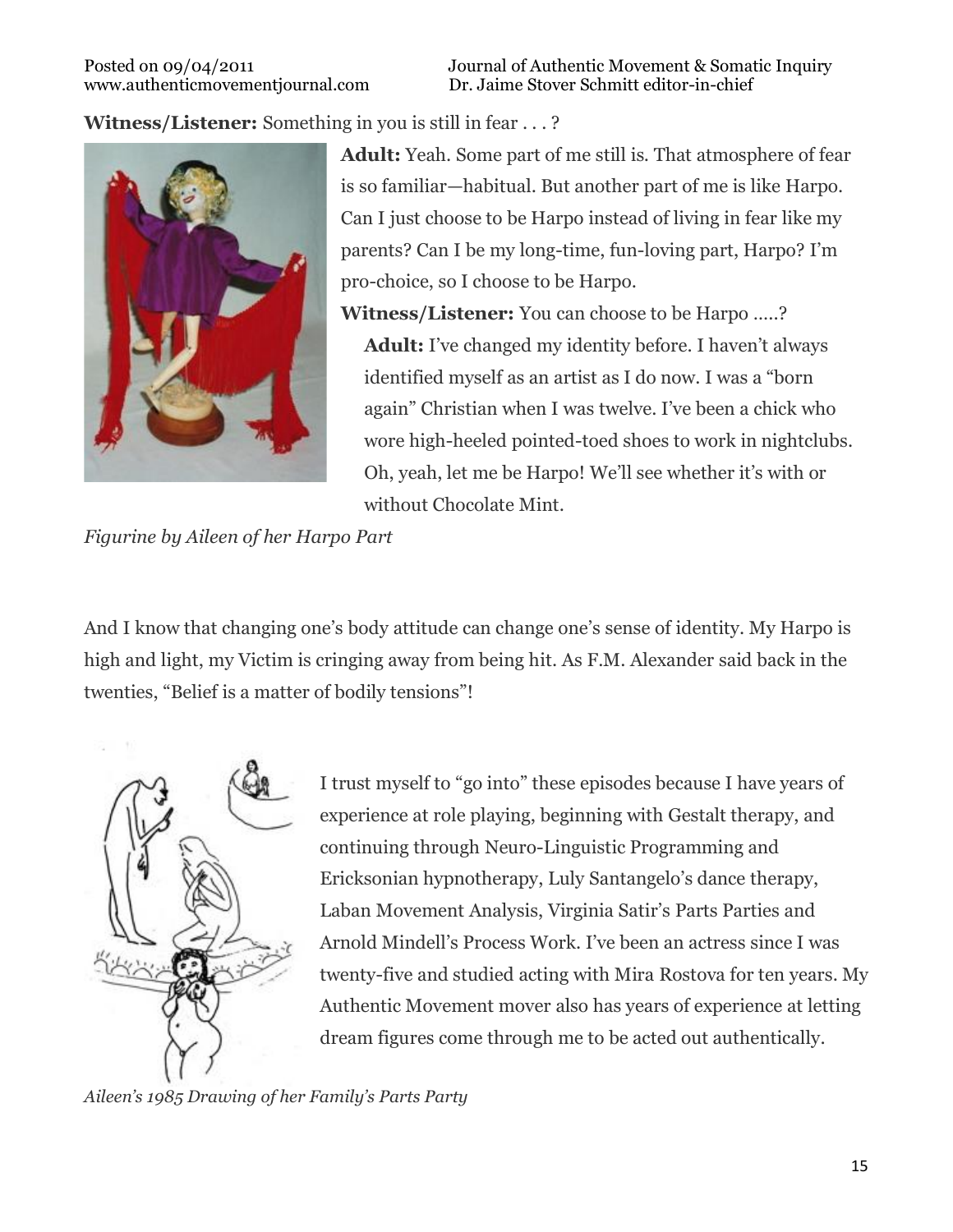I realize I'm not presenting Authentic Movement in the usual—even traditional—way. I like making connections to other practices. I'm not a purist. I like surprises. My Harpo self delights in oddity and makes fun of dogma. It seems a natural development to go into Authentic Movement with the intention of exploring an issue. One can take on the role of any dream figure who appears, and still follow the inner wisdom that Authentic Movement brings. If you can stay in Authentic Movement with eyes open, speaking and relating to others, why not? It's worth trying. Fine actors like Meryl Streep do this.

## *Working This Way*

Anything less than joy is "something" that wants your attention. It has something important to teach you. You can try to get rid of it, or you can go into it to get all the good out of it. If you'd like some practice in changing roles and playing all the parts yourself, try this exercise.

*With your hands up in front of your chest, choose a minor conflict to start with. Assign sides to your hands: one hand "pro", the other "con." The rest of your self is your benign, wise, understanding Witness/Listener, who watches their interaction and interacts with them. The Witness/Listener does not take sides and makes sure both sides get their full share of attention, as they take stage and reveal their fears and desires.*

In the Chocolate Mint scene, there were two parts, the Chocolate Mint and the Witness/Listener. In this exercise, there are three roles: Pro, Con and the Witness/Listener. Having opposing concerns and two different points of view, Pro and Con might come to an impasse. Here the Witness/Listener can intervene, impartially asking both the Pro and Con questions such as, "What are you afraid will happen?" and/or "What do you want to happen?"

To keep role-playing authentic, it's crucial to stay sensory-grounded. Fresh body sensations, movement impulses and their emotions must remain primary motivators and sources of information. It's necessary to speak from inside the experience, not talk about it or explain it from outside.

Many repetitive movement patterns emerge from the creative unconscious in Authentic Movement. They sometimes continue to repeat until their purpose is satisfied. The latest I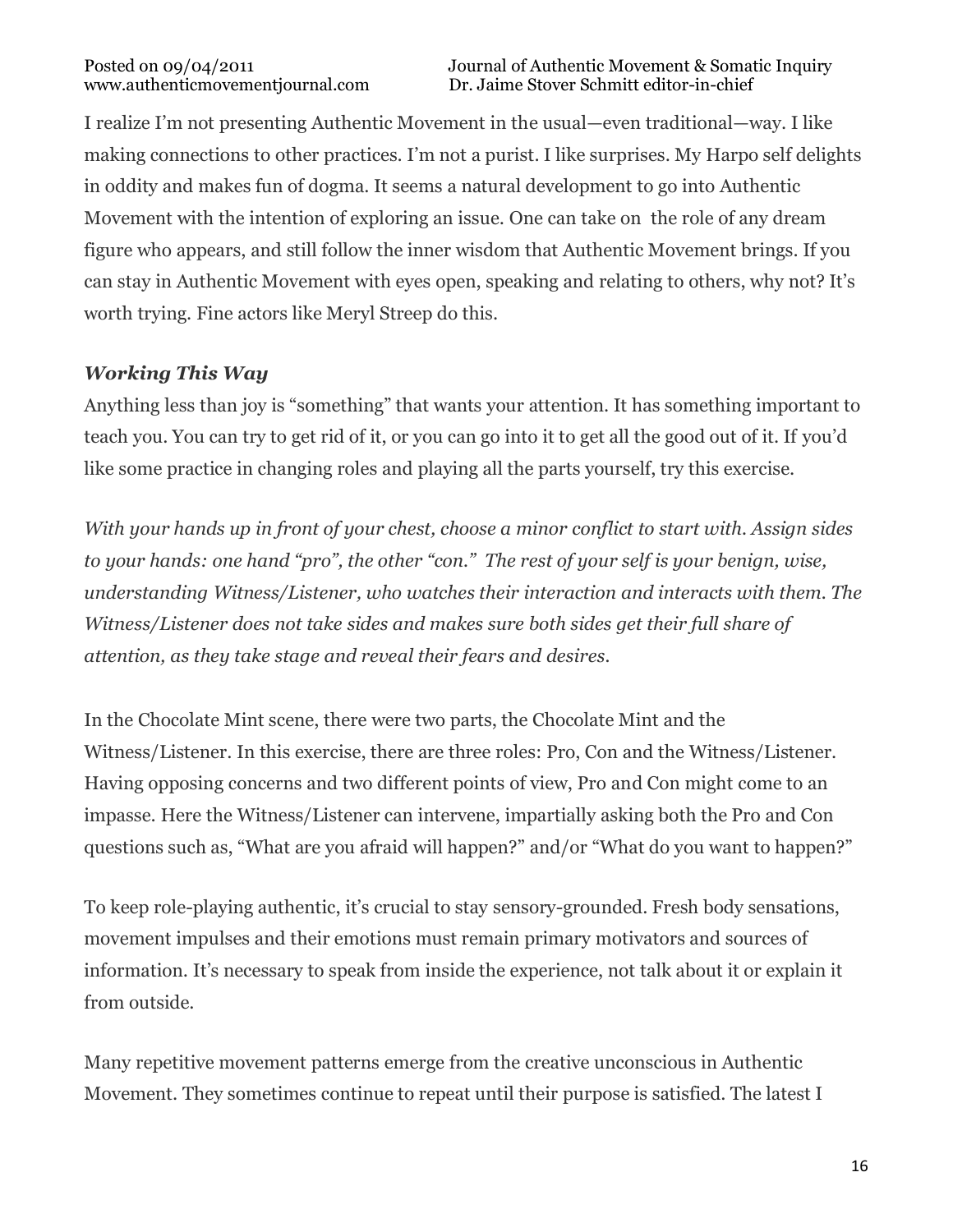heard from my Right Shoulder was that she likes being part of a new organization led by her happy open chest. She holds the memory of the traumatic experiences of my life. She says she won't be satisfied until I stop pathologizing her, and not only praise her, but treasure her! She wants me to look at my life as trauma lived, understood and treasured.

However, I do feel the need to warn you: don't go into a potentially traumatic issue unless you have your own inner Witness/Listener present and interacting with you. Trauma patterns appear melodramatic and are loaded emotionally. "Going into" an upsetting issue could trigger a traumatic flashback. It's important not to get stuck in reenacting a past trauma by identifying with the victim, especially if your past includes a traumatic event in which you've gotten stuck, such as birth. Many births are traumatic, as mine was.

Hold onto your identification with your present whole self by maintaining an ongoing active interaction with your inner Witness/Listener, even if you do have an external witness with you. When I do an exchange with a colleague, I still play all the parts. My colleague is then an involved, but inactive, audience. She doesn't comment without permission.

I don't think the trauma patterns ever go away completely, but given kind and generous attention over time, their power can diminish. Take it slowly and gently. Find your own way to post-traumatic growth and joy!



# *Authentic Movement to Me*

The most important resource in my life is that I live in love with my husband of fifty years, Bill Crow. And Authentic Movement has helped me become an artist—my own way. I particularly value Authentic Movement because it hasn't become a certifiable practice with only one right way. Lying semi-asleep in bed, curled up on my side, a sudden strong twitch starts a big expansive arch of my chest

*Aileen's Harpo, Photo by Lucy Mahler*